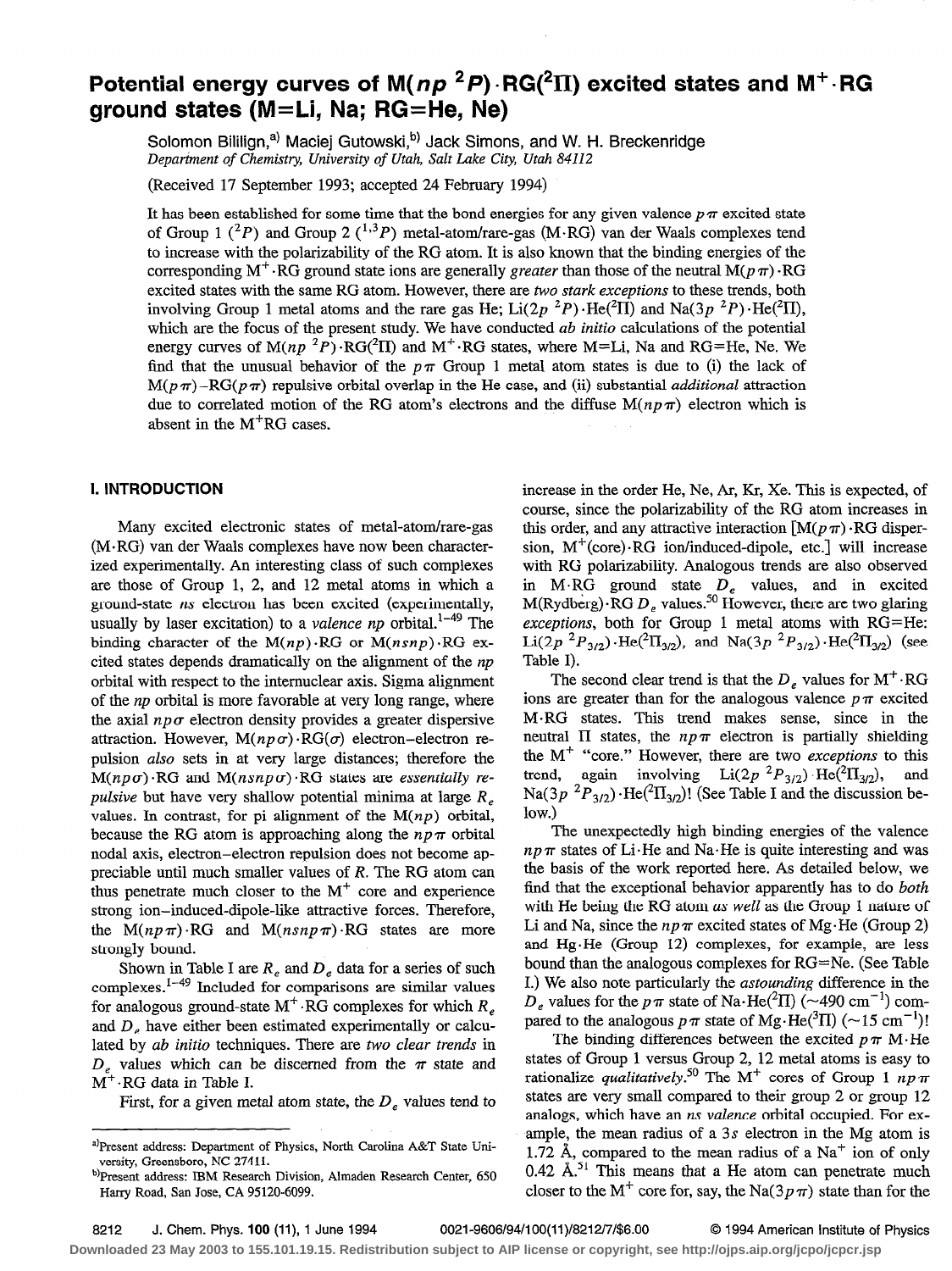TABLE I. M·RG valence excited states and M<sup>+</sup>·RG ground states. (M=Group 1, 2, 12 metal atoms; RG=rare gas atoms.)  $D_e$  values in cm<sup>-1</sup>;  $R_e$  values in A.

| Metal atom                                                                                                                                                                                                               | Molecular                                                       | M·He                                                                     |                                                                                         | $M \cdot Ne$                                                                                            |                                                                 | $\mathbf{M}\cdot\mathbf{Ar}$                                                                     |                                                                                | $M \cdot Kr$                                              |                                                                                           | $M \cdot Xe$                                      |                                                |
|--------------------------------------------------------------------------------------------------------------------------------------------------------------------------------------------------------------------------|-----------------------------------------------------------------|--------------------------------------------------------------------------|-----------------------------------------------------------------------------------------|---------------------------------------------------------------------------------------------------------|-----------------------------------------------------------------|--------------------------------------------------------------------------------------------------|--------------------------------------------------------------------------------|-----------------------------------------------------------|-------------------------------------------------------------------------------------------|---------------------------------------------------|------------------------------------------------|
| atomic state                                                                                                                                                                                                             | state                                                           | $D_{\epsilon}$                                                           | $R_{e}\,$                                                                               | $D_e$                                                                                                   | $R_e\;$                                                         | $D_e$                                                                                            | $R_e$                                                                          | $D_e$                                                     | $R_{e}\,$                                                                                 | $D_e$                                             | $R_e$                                          |
| $Li(2p^{2}P_{3/2})$                                                                                                                                                                                                      | $^2\Pi_{3/2}$                                                   | 1020 <sup>a</sup><br>$(868)^d$                                           | 1.78 <sup>a</sup><br>$(1.81)^d$                                                         | 212 <sup>b</sup>                                                                                        | $2.31^{b}$                                                      | $[800]$ <sup>c</sup>                                                                             | $[3.1]$ <sup>c</sup>                                                           | $[1180]$ <sup>c</sup>                                     | $[3.2]$ <sup>c</sup>                                                                      | $[1630]$ <sup>c</sup>                             | $[3.1]$ <sup>c</sup>                           |
| $Li^+(1s^2~^1S_0)$                                                                                                                                                                                                       | $1\Sigma^+$                                                     | $[596]$ <sup>e</sup><br>$[570]^{\mathrm{f}}$<br>$[593]^{8}$<br>$(601)^d$ | $[1.96]$ <sup>e</sup><br>$[1.96]$ <sup>f</sup><br>$[1.93]$ <sup>g</sup><br>$(1.92)^{d}$ | $[920]$ <sup>f</sup><br>$[968]$ <sup>h</sup><br>$[1034]$<br>$(1001)^{j}$                                | $[2.11]$ f<br>$[2.06]$<br>$[1.99]$ <sup>i</sup><br>$(2.04)^{j}$ | $[2173]$ <sup>g</sup><br>$[2195]^{k}$<br>$[2520]$ <sup>f</sup><br>$(2040)^{1}$                   | $[2.40]$ <sup>g</sup><br>$[2.43]^{k}$<br>$[2.42]$ <sup>f</sup><br>$(2.42)^{1}$ | $[3183]^g$<br>$[3710]^{\rm f}$<br>$(2490)^n$              | $[2.42]$ <sup>g</sup><br>$[2.45]$ f<br>$(2.56)^n$                                         | $[4310]$ <sup>f</sup><br>$[4434]^{8}$             | $[2.54]$ f<br>$[2.51]$ <sup>g</sup>            |
| $Be^{+}(1s^{2}2s^{2}S_{1/2})$<br>Na(3 $p^{2}P_{3/2}$ )                                                                                                                                                                   | $2\Sigma_{1/2}^{+}$<br>$2\Sigma^+$                              |                                                                          |                                                                                         | $4.5^{q,r}$                                                                                             | $7.99^{r}$                                                      | $(2190)^m$<br>4100°                                                                              | $(2.38)^m$<br>$2.09^\circ$                                                     | [5400] <sup>p</sup>                                       | 2.22P                                                                                     |                                                   |                                                |
| Na(3p ${}^{2}P_{3/2}$ )                                                                                                                                                                                                  | ${}^{2}\Pi_{3/2}$                                               | $[480]$<br>$(496)$ <sup>t</sup>                                          | $[2.3]$ <sup>s</sup><br>$(2.30)^t$                                                      | $144^{q,r}$                                                                                             | 2.739x                                                          | 568 $\Delta,\mu$                                                                                 | $2.91^{\Delta,\mathrm{u}}$                                                     | 760 <sup>v</sup>                                          | $3.05^{\rm v}$                                                                            | $1120^w$                                          | $3.22^{\prime\prime}$                          |
| $Na^{+}(2p^{6} S_{0})$                                                                                                                                                                                                   | $1\Sigma^+$                                                     | [285]<br>$(266)^{x}$                                                     | $[2.41]$ f<br>$(2.41)^{x}$                                                              | $[520]^{\rm f}$<br>$(508)^{x}$                                                                          | $[2.49]$ f<br>$(2.48)^{x}$                                      | $[1504]^{\mathrm{f}}$<br>$(1150)^{x}$<br>$(1020)^{1}$<br>$(1310)^{i}$                            | $[2.70]$ f<br>$(2.86)^{x}$<br>$(2.88)^{1}$<br>$(2.77)^{i}$                     | $[1778]$ <sup>y</sup><br>$[1774]^{\rm f}$                 | $[2.91]$ <sup>y</sup><br>$[2.87]^{\rm f}$                                                 | [2079]<br>$[2089]^{\mathrm{f}}$                   | $[2.98]$<br>$[3.11]$ <sup>f</sup>              |
| $Mg(3s3p~^3P_1)$                                                                                                                                                                                                         | $\rm{^{3}\Pi_{0^+}}$                                            | $(15)^{z}$<br>$(16)^{aa}$                                                | $(4.2)^{z}$<br>$(4.2)^{aa}$                                                             |                                                                                                         |                                                                 | $316^{1,bb}$                                                                                     | $3.63^{bb}$                                                                    |                                                           |                                                                                           |                                                   |                                                |
| $Mg(3s3p~^1P_1)$<br>$Mg^+(3s^2S_{1/2})$                                                                                                                                                                                  | ${}^{1}\Pi_1$<br>$2\Sigma_{1/2}^{+}$                            | $(73)^{x}$                                                               | $(3.57)^{x}$                                                                            | 53 <sup>cc</sup><br>$(169)^{x}$                                                                         | $3.85$ <sup>cc</sup><br>$(3.30)^{x}$                            | 368 <sup>dd</sup><br>1270 <sup>ff</sup><br>1187 <sup>ff</sup><br>$(1073)^1$                      | $3.27^{dd}$<br>$(2.88)^1$                                                      |                                                           |                                                                                           | 1500 <sup>ee</sup>                                | $3.07$ ee                                      |
| $Zn(4s4p~^3P_2)$                                                                                                                                                                                                         | $\rm{^{3}\Pi_{2}}$                                              |                                                                          |                                                                                         |                                                                                                         |                                                                 | $(1137)^{x}$<br>$487^{\dagger.85}$                                                               | $(2.89)^{x}$<br>3.2388                                                         |                                                           |                                                                                           |                                                   |                                                |
| $Zn(4s4p^{1}P_{1})$<br>Zn(4s4p <sup>1</sup> P <sub>1</sub> )<br>Cd(5s5p <sup>3</sup> $P_1$ )                                                                                                                             | $1\Sigma^+$<br>${}^{1}\Pi_{1}$<br>$^{3}\Pi_{0}+$                |                                                                          |                                                                                         | $77$ <sup>kk</sup>                                                                                      | $3.62^{kk}$                                                     | $706$ <sup>ii</sup><br>322 <sup>11</sup> ,325 <sup>kk</sup>                                      | $2.97$ <sup>ii</sup><br>$3.45^{kk}$                                            | 1466 <sup>ij</sup><br>513 <sup>kk</sup>                   | $2.79$ <sup>ij</sup>                                                                      | $134 \pm 12^{hh}$<br>3241hh<br>1086 <sup>kk</sup> | $[5.9]$ <sup>hh</sup><br>$[2.8]$ <sup>hh</sup> |
| $Cd(5s5p~^3P_2)$<br>$Cd(5s5p~^1P_1)$                                                                                                                                                                                     | $\overline{1}$ <sup>3</sup> $\Pi$ <sub>2</sub><br>${}^{1}\Pi_1$ |                                                                          |                                                                                         | 89°°                                                                                                    | $3.61^{\circ\circ}$                                             | $435^{\text{t},\text{nn}}$<br>54400                                                              | 3.37 <sup>nn</sup><br>$3.28^{\circ\circ}$                                      | $[499]^{mm}$<br>1036°°                                    |                                                                                           |                                                   |                                                |
| $Hg(6s6p~^3P_1)$<br>$Hg(6s6p~^3P_2)$                                                                                                                                                                                     | $^{3}\Pi_{0+}$<br>$\rm{^{3}\Pi_{2}}$                            | $22$ PP                                                                  | 3.46 <sup>pp</sup>                                                                      | 83PP                                                                                                    | 3.47PP                                                          | 376 <sup>pp</sup><br>437PP                                                                       | 3.36 <sup>pp</sup><br>3.31 <sup>π</sup>                                        | 62999                                                     | $[3.35]^{qq}$                                                                             | 138199                                            | $[3.15]^{qq}$                                  |
| $Hg(6s6p~^1P_1)$<br>$Hg^+(6s^2S_{1/2})$                                                                                                                                                                                  | ${}^{1}\Pi_{1}$<br>$2\Sigma^+$                                  |                                                                          |                                                                                         | 96ss                                                                                                    | $3.41$ ss                                                       | 542ss<br>$1840 \pm 37$ <sup>tt</sup><br>$[1630 \pm 100]$ uu<br>$>1800$ <sup>vv</sup>             | $3.28^{ss}$<br>$\left[ < 2.87 \right]$ <sup>uu</sup>                           | 1495ss<br>3170 <sup>ww</sup>                              | $[2.93]$ <sup>ss</sup>                                                                    | $[3595]$ <sup>ss</sup><br>6033 <sup>ww</sup>      | $[2.95]^\mathrm{ss}$                           |
| <sup>†</sup> Probably upper limits: Possible maxima in ${}^{3}\Sigma^{+}$ or ${}^{2}\Sigma^{+}$<br>"Rydberg-state" potentials of upper states in spectroscopic                                                           |                                                                 |                                                                          |                                                                                         |                                                                                                         | "Reference 13.<br>"Reference 14.                                |                                                                                                  |                                                                                | $f_{\text{Reference}}$ 32.<br><sup>88</sup> Reference 33. |                                                                                           |                                                   |                                                |
| transitions. ${}^{\Delta 2} \Pi_{1/2}$ .<br>():From a theoretical calculation of potential curve.<br>[ ]: Estimated value, a value which has been determined<br>indirectly, or a value which is relatively uncertain, we |                                                                 |                                                                          |                                                                                         | <sup>o</sup> Reference 15.<br><sup>P</sup> Reference 16.<br><sup>q</sup> Reference 17.<br>Reference 18. |                                                                 | hhReference 34.<br>iReference 35.<br><sup>JI</sup> Reference 36.<br>kkReference 37.              |                                                                                |                                                           |                                                                                           |                                                   |                                                |
| believe.<br><sup>a</sup> Reference 1.<br><sup>b</sup> Reference 2.                                                                                                                                                       |                                                                 |                                                                          |                                                                                         | <sup>s</sup> Reference 19.<br>Reference 20.<br>"Reference 21.                                           |                                                                 |                                                                                                  | <sup>ll</sup> Reference 38.<br>mmReference 39.<br><sup>nn</sup> Reference 40.  |                                                           |                                                                                           |                                                   |                                                |
| Reference 3.<br><sup>d</sup> Reference 4.<br>Reference 5.                                                                                                                                                                |                                                                 |                                                                          |                                                                                         |                                                                                                         |                                                                 | <sup>v</sup> Reference 22.<br>"Reference 23.<br><sup>x</sup> Reference 24.                       |                                                                                |                                                           | <sup>oo</sup> Reference 41.<br><sup>pp</sup> Reference 42.<br><sup>qq</sup> Reference 43. |                                                   |                                                |
| Reference 6.<br><sup>5</sup> Reference 7.<br><sup>h</sup> Reference 8.                                                                                                                                                   |                                                                 |                                                                          |                                                                                         |                                                                                                         |                                                                 | <sup>y</sup> Reference 25.<br><sup>z</sup> Reference 26.<br>aaReference 27.                      |                                                                                |                                                           | "Reference 44.<br><sup>ss</sup> Reference 45.<br>"Reference 46.                           |                                                   |                                                |
| 'Reference 9.<br>Reference 10.<br><sup>k</sup> Reference 11.<br>Reference 12.                                                                                                                                            |                                                                 |                                                                          |                                                                                         |                                                                                                         |                                                                 | bb <sub>Reference 28.</sub><br><sup>cc</sup> Reference 29.<br>ddReference 30.<br>eeReference 31. |                                                                                |                                                           | uuReference 47.<br><sup>vv</sup> Reference 48.<br>ww <sub>Reference 49.</sub>             |                                                   |                                                |

 $Mg(3s3p\pi)$  state. The  $D_{e}$  values for Na<sup>+</sup> He,  $\sim$ 280 cm<sup>-</sup> at  $R_e \approx 2.4$  Å, versus Mg<sup>+</sup> He,  $\sim 70$  cm<sup>-1</sup> at  $R_e \approx 3.6$  Å (see

.

explain is why, when interacting with  $np$  M atom states, the Ne atom yields so much larger  $R_e$  values than the He atom Table I), are consistent with this idea. even though the Ne atom is not that much larger than the He One aspect of the  $D_e$  and  $R_e$  trends that is *difficult to* atom. For example, the mean radius of the 1s electrons in He

J.Chem. Phys.,Vol. 100, No. 11, 1 June 1994 **Downloaded 23 May 2003 to 155.101.19.15. Redistribution subject to AIP license or copyright, see http://ojps.aip.org/jcpo/jcpcr.jsp**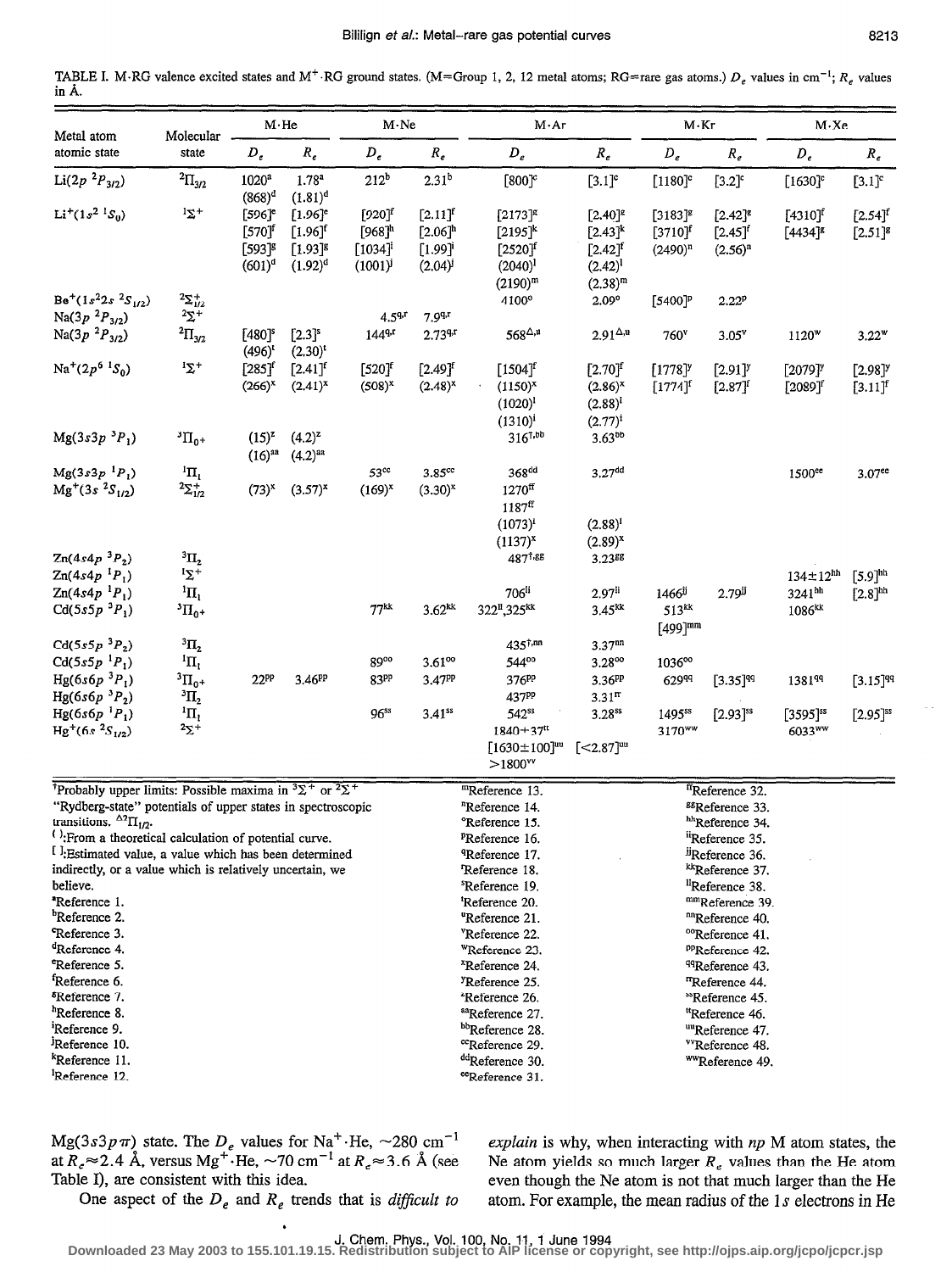TABLE II. Constitution of the MCSCF/MRCI wave function.

|                | MCSCF space                                                               |                                                                           |  |  |  |
|----------------|---------------------------------------------------------------------------|---------------------------------------------------------------------------|--|--|--|
| <b>Species</b> | FCª                                                                       | Active <sup>b</sup>                                                       |  |  |  |
| LiHe           | $1s_{Li}$                                                                 | $1s_{He}$ , $2s_{Li}$ , $2p_{Li}$                                         |  |  |  |
| LiNe           | $1s_{Li}$ , $1s_{Ne}$                                                     | $2s_{\text{Ne}}$ , $2p_{\text{Ne}}$ , $2s_{\text{Li}}$ , $2p_{\text{Li}}$ |  |  |  |
| <b>NaNe</b>    | $1s_{\text{Ne}}$ , $1s_{\text{Na}}$ , $2s_{\text{Na}}$ , $2p_{\text{Na}}$ | $2s_{Ne}$ , $2p_{Ne}$ , $3s_{Na}$ , $3p_{Na}$                             |  |  |  |
| NaHe           | $1s_{\text{Na}}$ , $2s_{\text{Na}}$ , $2p_{\text{Na}}$                    | $1s_{\text{He}}$ , $3s_{\text{Na}}$ , $3p_{\text{Na}}$                    |  |  |  |

'Frozen core orbitals, i.e., orbitals which are doubly occupied in every configuration state function.

<sup>b</sup>Orbitals among which the valence electrons are distributed in all possible ways to form a reference space for the CI (single and double excitation) calculation.

is 0.49 Å, while that of the  $2p$  electrons in Ne is only 0.51 Å.<sup>51</sup> Also, estimates of the "hard-sphere" radius of the helium atom are  $\sim$ 1.3 Å vs  $\sim$ 1.4 Å for the neon atom.<sup>52</sup> Finally, as shown in Table I, when the np orbital is empty, the estimated  $R_e$ , values for the Li<sup>+</sup>. He and Na<sup>+</sup>. He ions are not much smaller than the  $R_e$ , values for the  $Li^+$ . Ne and Na<sup>+</sup>. Ne ions, respectively. Another aspect that is not easy to rationalize is why Na(3p  ${}^{2}P) \cdot \text{He}(^{2}\Pi)$  and Li(2p  ${}^{2}P) \cdot \text{He}(^{2}\Pi)$  are even more *strongly* bound, and have shorter  $R_{\epsilon}$  values, than  $Na<sup>+</sup>$ . He and  $Li<sup>+</sup>$ . He, as seen in Table I.

The resolution of both of the above questions suggested by the data obtained in this study is that (i) repulsion between the diffuse  $M(np \pi)$  electron and the RG atom is very small for He but not so for Ne, and (ii) there exist attractive dispersive interactions between the  $M(np \pi)$  electron and the He or Ne atom's electrons that are absent in the  $M<sup>+</sup>RG$ cases. The balance that is established between attractive and repulsive interactions leads to a shorter  $R_{\alpha}$  and larger  $D_{\alpha}$  for MHe( ${}^{2}$ II) than for MNe( ${}^{2}$ II), primarily because of the significantly weaker repulsion in MHe $(^{2}$ II). This balance leads to smaller  $R_e$  and larger  $D_e$  values for MHe(<sup>2</sup>II) than for MfHe because of the dispersive attraction present in the  $MHe(^{2}\Pi)$  cases.

We report here *ab initio* calculations of the potential curves of the Li(2p  ${}^{2}P$ )  $\text{He}(^{2}\text{II})$  and Na(3p  ${}^{2}P$ )  $\text{He}(^{2}\text{II})$ states, and for comparison, the potential curves of the  $Li^+(1s^2~^1S_0)$   $He(^1\Sigma^+)$  and  $Na^+(2p^6~^1S_0)$   $He(^1\Sigma^+)$  ionic states. Calculations with the Ne atom replacing the He atom were also carried out (or have been performed by others $^{10}$ ). The results of these calculations, our analysis of them, and a discussion of van der Waals bonding in such M·RG and  $M^{+}$  RG states, are presented.

#### II. THEORETICAL METHODOLOGY

The electronic ground states of closed-shell  $Li^+$ . He,  $Na<sup>+</sup>$  -He, and  $Na<sup>+</sup>$  -Ne ions were described by the quadratic configuration interaction including single and double excitations with approximate treatment of triple excitations based on a self-consistent field (SCF) reference function  $[QCISD(T)]$ , implemented via the GAUSSIAN 92 code.<sup>53</sup> All valence electrons were correlated. For Li<sup>+</sup>Ne, a high quality potential curve was available, $^{10}$  so we merely verified its accuracy.

The first <sup>2</sup>II excited states  $(^{2}B_{1}$  in  $C_{2v}$  symmetry) of Li-He, Li-Ne, Na-He, and Na-Ne were described by complete active space (CAS) self-consistent field (SCF) multireference configuration interaction (MRCI) wave functions, implemented via the GAMESS code.<sup>54</sup> The constitution of the configuration spaces used is given in Table II. The basis sets used for each calculation are listed in Table III.<sup>55-64</sup> The QCI and MCSCF/MRCI interaction energies were corrected for the basis set superposition error using the function counterpoise procedure,<sup>65</sup> and the MCSCF/MRCI interaction energies were corrected for size-inconsistency error by using the supermolecule to compute the asymptotic energies.<sup>66</sup>

All of the *ab initio* calculations were performed on our IBM RISC System 6000 350 workstations.

| TABLE III. Basis sets used in the <i>ab initio</i> calculations. |  |  |  |  |  |  |
|------------------------------------------------------------------|--|--|--|--|--|--|
|------------------------------------------------------------------|--|--|--|--|--|--|

| System                     | State                                              | Basis set                                                                                                                                                    |  |  |  |  |
|----------------------------|----------------------------------------------------|--------------------------------------------------------------------------------------------------------------------------------------------------------------|--|--|--|--|
| $Li+He$                    | $1\Sigma^+$                                        | $6-311Ga$ plus three p (He) and three d (Li); splitting<br>factors $(4,1,0.25)$ , exponents 0.75 (p), 0.2 (d)                                                |  |  |  |  |
| LiHe                       | $\rm ^{2} \Pi$                                     |                                                                                                                                                              |  |  |  |  |
| $Li+Ne$                    |                                                    | DZV <sup>c</sup> with one p (0.076) on Li and one d (1.883) on Ne <sup>d</sup>                                                                               |  |  |  |  |
| $Na+He$                    |                                                    | $6 - 311$ $G^{***}$ <sup>2,e</sup>                                                                                                                           |  |  |  |  |
| $Na+Ne$                    | $i_{\Sigma^+}$<br>$i_{\Sigma^+}$<br>$i_{\Sigma^+}$ | Ne: as in Li <sup>+</sup> Ne; Na: HW <sup>f</sup> plus one $p(0.061)$                                                                                        |  |  |  |  |
| LiNe                       | $2\Pi$                                             | SBK <sup><math>g</math></sup> plus two d on Ne (0.852, 4550) <sup>d</sup> plus four diffuse<br>d's on Li, exponents 0.9, 0.2723, 0.0842, 0.0210 <sup>j</sup> |  |  |  |  |
| NaHe                       | $^2\Pi$                                            | He: as in LiHe; Na: $6-311$ G plus three d, exponent<br>0.175, splitting factors $(4,1,0.25)^{b}$                                                            |  |  |  |  |
| NaNe                       | $2\pi$                                             | TZV <sup>e,h</sup> plus three d; splitting factors $(4,1,0.25)$ , exponents<br>2.0 (Ne) and $0.157$ (Na) <sup>i</sup>                                        |  |  |  |  |
| $^2\Delta$<br>LiNe         |                                                    | As in LiNe $(^{2} \Pi)$                                                                                                                                      |  |  |  |  |
| <sup>a</sup> Reference 55. |                                                    | <sup>t</sup> Reference 58.                                                                                                                                   |  |  |  |  |
| <sup>o</sup> Reference 62. |                                                    | <sup>g</sup> Reference 63.                                                                                                                                   |  |  |  |  |
| Reference 57.              |                                                    | <sup>h</sup> Reference 60.                                                                                                                                   |  |  |  |  |
| <sup>d</sup> Reference 59. |                                                    | Reference 61.                                                                                                                                                |  |  |  |  |
| <sup>e</sup> Reference 56. |                                                    | <sup>J</sup> Reference 64.                                                                                                                                   |  |  |  |  |

J. Chem. Phys., Vol. 100, No. 11, 1 June 1994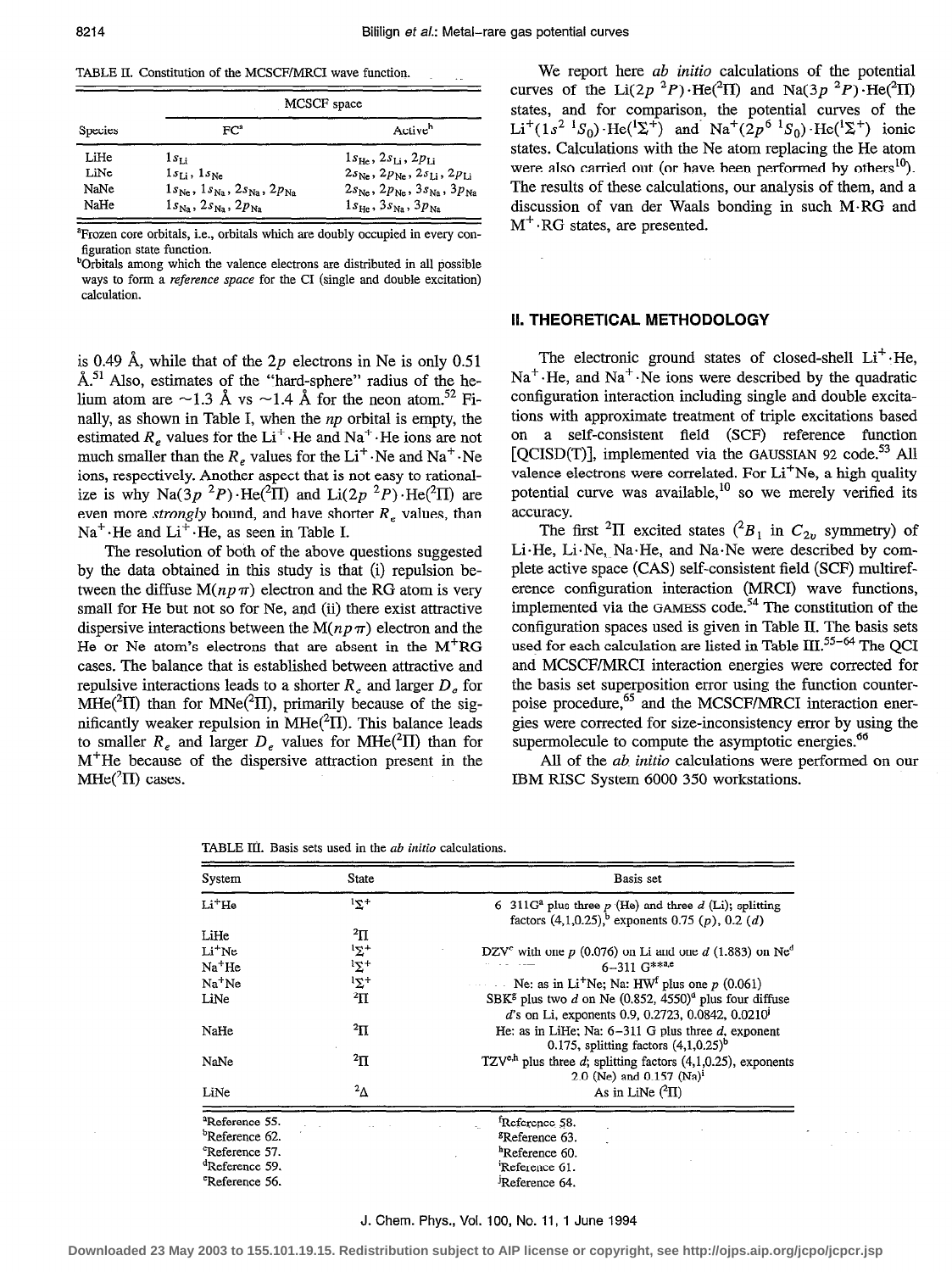

FIG. 1. Calculated potential curves of the excited  $Li\text{-}He(^{2}\Pi)$  and the  $Li^+ \cdot He(^1\Sigma^+)$  ground state. See the text.



FIG. 3. Calculated potential curves of the excited  $Na\cdot He(^{2}\Pi)$  and the  $Na^+ \cdot He({}^{1}\Sigma^{+})$  ground state. See the text.

## III. RESULTS AND DISCUSSION

# A. Comparing  $2\Pi$  states of M-RG to the ground states of M+RG

Shown in Figs. l-4 are potential curves calculated for the  ${}^{2} \Pi$  excited states of the van der Waals molecules of interest and the corresponding ground-state cations. The fact that neutral LiHe and NaHe are more strongly bound than their corresponding cations while LiNe and NaNe are less strongly bound than their cations is strikingly illustrated in these figures.

Shown in Table IV are  $D_e$  and  $R_e$  values extracted from our calculations, along with similar values from earlier experimental and theoretical studies for comparison purposes. It can be seen that our calculated  $R_{\rho}$  and  $D_{\rho}$  values are reasonably consistent with both the experimental estimates and with the findings of other *ab initio* calculations. In fact, our calculated results in some cases may be only in fortuitously good agreement with the experimental data given the modest basis sets and configuration spaces employed, but the main purpose of our calculations is to obtain a qualitative understanding of the bonding in these states.

The fact that the  $R_e$  values for Li<sup>+</sup>He vs Li<sup>+</sup>Ne (and Na<sup>+</sup>He vs Na<sup>+</sup>Ne) agree within  $\sim$ 0.1 Å (see Table IV), as do the He and Ne hard-sphere radii,<sup>52</sup> indicates that the intrinsic "size" of Ne is not much larger than that of He, as stated earlier. When interacting with the *closed-shell* cations  $(Li^+$ and  $Na<sup>+</sup>$ ), the He and Ne atoms behave as though their sizes are quite similar, so the intrinsic sizes of the rare gas atoms are not what causes  $M·He(^{2}H)$  to be more strongly bound than  $MNe({}^2\Pi)$ .

#### B. Origin of the strong binding in the  $Li\cdot He(^{2}II)$  and Na $\cdot$ He( ${}^{2}$ II) states

It was long ago recognized by Krauss et  $al$ .<sup>68</sup> that the anomalously strong SCF binding in  $MHe^{2}\Pi$  might be caused by the lack of overlap between the diffuse  $p \pi$  orbital of M and the occupied 1 s orbital of He. In contrast, when Ne replaces He, there exists strong overlap between the  $M(np\pi)$  orbital and Ne's  $p\pi$  orbitals. The resultant lack of  $M(p\pi)$ -RG( $p\pi$ ) repulsion for He allows a much closer ap-



FIG. 2. Calculated potential curves of the excited  $Li$   $Ne(^{2}\Pi)$  and the  $Li^+$  $Ne(^1\Sigma^+)$  ground state. The  $Li^+$  $Ne(^1\Sigma^+)$  points are from Ref. 10. See the text.



FIG. 4. Calculated potential curves of the excited  $Na \cdot Ne^{2} \Pi$  and the  $Na^+ \cdot Ne(^1\Sigma^+)$  ground state. See the text.

#### J. Chem. Phys., Vol. 100, No. 11, 1 June 1994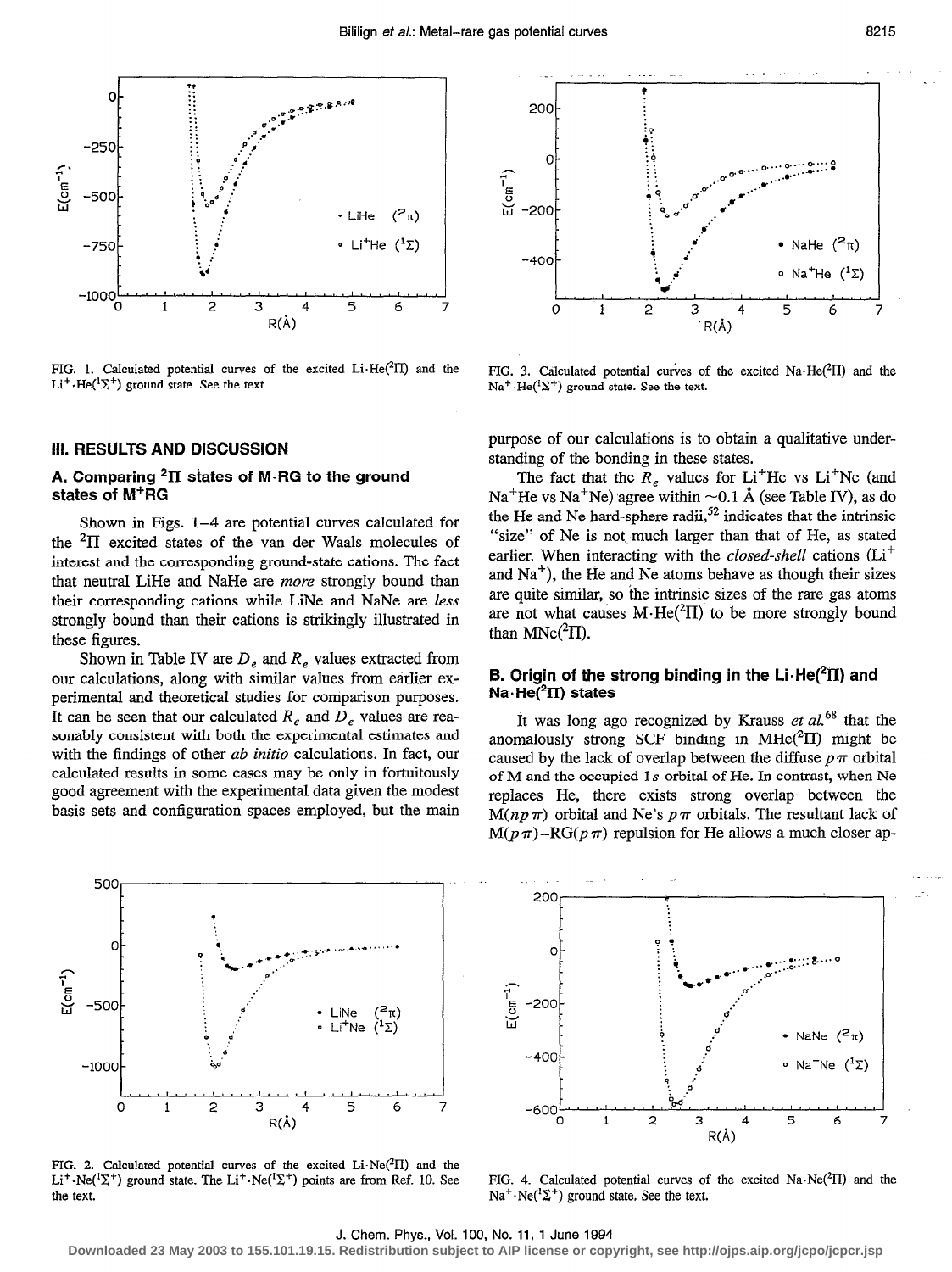TABLE N. Dissociation energies and equilibrium internuclear distances of the states of interest.

|                                             |                   | $D_e$ (cm <sup>-1</sup> ) | $R_e$ (Å)         |                       |  |
|---------------------------------------------|-------------------|---------------------------|-------------------|-----------------------|--|
| State                                       | Theory            | Expt. <sup>a</sup>        | Theory            | Expt. <sup>a</sup>    |  |
| Li $He(^{2}\Pi)$                            | 894 <sup>b</sup>  | 1020                      | $1.82^{b}$        | 1.78                  |  |
|                                             | 868 <sup>c</sup>  |                           | 1.81 <sup>c</sup> |                       |  |
| $Li \cdot Ne(^2\Pi)$                        | 200 <sup>b</sup>  | 212                       | 2.47 <sup>b</sup> | 2.31                  |  |
|                                             | $214^{s}$         |                           | 2.26 <sup>5</sup> |                       |  |
| $Li^+ \cdot He(^1\Sigma^+)$                 | 546 <sup>b</sup>  | $[-580]$                  | 1.95 <sup>b</sup> | $[-1.95]$             |  |
|                                             | 601 <sup>c</sup>  |                           | 1.92 <sup>c</sup> |                       |  |
| $Li^+ \cdot Ne(^1\Sigma^+)$                 | 1001 <sup>d</sup> | $[-950]$                  | 2.04 <sup>d</sup> | $\lceil -2.05 \rceil$ |  |
| $Na \cdot He(^2\Pi)$                        | $513^{b}$         | $[-480]$                  | 2.34 <sup>b</sup> | $\lceil -2.3 \rceil$  |  |
|                                             | 496 <sup>e</sup>  |                           | 2.30 <sup>e</sup> |                       |  |
| $Na \cdot Ne(^2\Pi)$                        | 131 <sup>b</sup>  | 144                       | 2.83 <sup>b</sup> | 2.73                  |  |
| $\text{Na}^+ \cdot \text{He}({}^1\Sigma^+)$ | $225^{\rm b}$     | $1 - 285$                 | 2.41 <sup>b</sup> | $\lceil -2.4 \rceil$  |  |
|                                             | 266 <sup>f</sup>  |                           | 2.41 <sup>f</sup> |                       |  |
| $\text{Na}^+\cdot \text{Ne}(^1\Sigma^+)$    | 580 <sup>b</sup>  | $[-520]$                  | $2.48^{b}$        | $[-2.5]$              |  |
|                                             | 508 <sup>f</sup>  |                           | 2.48 <sup>f</sup> |                       |  |

<sup>a</sup>Taken from Table I. Values in brackets are from one or more estimates which probably have greater uncertainty than the spectroscopically determined values.

<sup>b</sup>This work.

<sup>c</sup>Reference 4.

dReference 10.

'Reference 20.

fReference 24.

gReference 67.

preach to the He atom than to the Ne atom, thereby allowing the  $M(p\pi)$  species to experience an interaction much like that in the  $M^+$ -He ions (in fact, even *stronger*, as discussed in the following paragraph).

Although the overlap argument may rationalize the differences between M $\cdot$ Ne( $\cdot$ II) and M $\cdot$ He( $\cdot$ II), it does not explain why the Li $\cdot$ He( ${}^{2}$ II) and Na $\cdot$ He( ${}^{2}$ II) excited states are substantially *more* bound than the cationic  $Li^+$ <sup>+</sup> $He$  and  $Na<sup>+</sup>·He$  ground states, respectively. Our data (specifically, the difference between the SCF and the correlated-level potentials; see Table V) indicate an additional attraction, due to the  $p\pi$  orbital of M interacting with the RG atom. At the shorter  $R_e$  of MHe(<sup>2</sup>II), this dispersive attractive interaction

TABLE V. Comparison of  $R_a$  (Å),  $D_a$  (cm<sup>-1</sup>) values for SCF calculations versus calculations with correlation.

|                                 | <b>SCF</b>             |                            | Calculations with<br>correlation |                   |
|---------------------------------|------------------------|----------------------------|----------------------------------|-------------------|
|                                 | $R_e$                  | $D_e$                      | $R_{e}$                          | $D_e$             |
| $Li(2p^{2}P) \cdot He(^{2}\Pi)$ | $1.95^a$               | 506 <sup>2</sup>           | $1.82^{a}$                       | 894 <sup>a</sup>  |
|                                 | $1.88^{b}$             | $52.5^{b}$                 | 1.81 <sup>b</sup>                | 868 <sup>b</sup>  |
|                                 | $-1.9^{\circ}$         | $\sim$ 520 $^{\circ}$      |                                  |                   |
| $Li^+ \cdot He(^1\Sigma^+)$     | 1.98 <sup>a</sup>      | 510 <sup>a</sup>           | $1.95^{\rm a}$                   | 546 <sup>a</sup>  |
|                                 | 1.94 <sup>b</sup>      | 554 <sup>b</sup>           | 1.92 <sup>b</sup>                | 601 <sup>b</sup>  |
|                                 | $-2.0^\circ$           | $-520^\circ$               |                                  |                   |
| Li $(2p^2P)\cdot$ Ne $(^2\Pi)$  | (Unbound) <sup>a</sup> |                            | $2.47^{\rm a}$                   | 200 <sup>a</sup>  |
|                                 |                        |                            | $2.26^{\circ}$                   | 212 <sup>e</sup>  |
| $Li^+ \cdot Ne^{i\Sigma^+}$     | 2.04 <sup>d</sup>      | 859 <sup>d</sup>           | 2.04 <sup>d</sup>                | 1001 <sup>d</sup> |
| <sup>a</sup> This work.         |                        | <sup>d</sup> Reference 10. |                                  |                   |
| <sup>b</sup> Reference 4.       |                        | <sup>e</sup> Reference 67. |                                  |                   |
| <sup>c</sup> Reference 69.      |                        |                            |                                  |                   |



FIG. 5. SCF energies calculated for the excited  $Li(2p^2P) \cdot He(^2\Pi)$  and the  $Li^+$  He( ${}^{1}\Sigma^{+}$ ) ground state and the  $Li^+$  He( ${}^{1}\Sigma^{+}$ ) ion. See the text.

is quite substantial; for Ne, with its larger  $R_e$ , the same attractive interaction is present but its magnitude is smaller.

To illustrate, the self-consistent field (SCF) interaction potentials for  $Li^+He$  and  $LiHe(^2\Pi)$  are compared in Fig. 5, where they are seen to be much more alike $68$  than are the corresponding correlated potentials shown in Fig. 1, consistent with there being an additional attraction present in LiHe( ${}^{2}$ H) compared to Li<sup>+</sup>He. Although the correlation interaction energy involved ( $\sim$ 380 cm<sup>-1</sup>) might seem at first too large for dispersion-type interactions for an atom like He with such a small polarizability, the  $Li(2p\pi)$  orbital has a very large polarizability and the internuclear interaction distances ( $\sim$ 1.8 Å) are *much* smaller than usually encountered for net attractive dispersion-type interactions.

The  $C_6$  coefficient for the  $p \pi$  interaction of Li(2p  ${}^{2}P_J$ ) with the He atom has been calculated<sup>70</sup> to be  $0.273 \times 10^{-58}$ erg cm<sup>6</sup>. For  $R = 1.82$  Å, this would lead to an attractive energy of  $-3800 \text{ cm}^{-1}$ , more than sufficient to account for the correlation energy of  $-390 \text{ cm}^{-1}$ . The profound discrepancy between the  $C_6/R^6$  multipole-approximated dispersive interaction and the *ab initio* evaluated correlation energy term has its origin in the "dampening" arising from the interpenetration of the instantaneous multipole densities [i.e., penetration of the Li( $p\pi$ ) and He 1s orbitals].<sup>71</sup> Due to the unusually short M-He distances, the dampening is expected to be large. A crude estimate of the interpenetration effects can be obtained if we consider the effective center of charge of the "lobes" resulting from the transverse  $Li(2p \pi)$  orbital. A Li(2p $\pi$ ) He distance of only  $\sim$ 2.7 Å would be required to produce a dispersive attraction of 390  $cm^{-1}$ , and this would correspond to an effective dispersion "center of charge" of the  $Li(2p\pi)$  orbital (as measured from the Li nucleus in a direction perpendicular to the  $Li$ . He bond axis) of  $\sim$ 2.0 Å, which is certainly of the right order.

#### C. More details on the origin of the Mp $\pi$ -Ne repulsion

The qualitative difference between the  ${}^{2}$ H complexes of He vs Ne manifests itself even at the SCF level, as shown in Table V and Figs. 5 and 6 (analogous data is obtained when Na replaces Li). The SCF interaction energy,  $E_{\text{int}}^{\text{SCF}}$ , is attrac-

#### J. Chem. Phys., Vol. 100, No. 11, 1 June 1994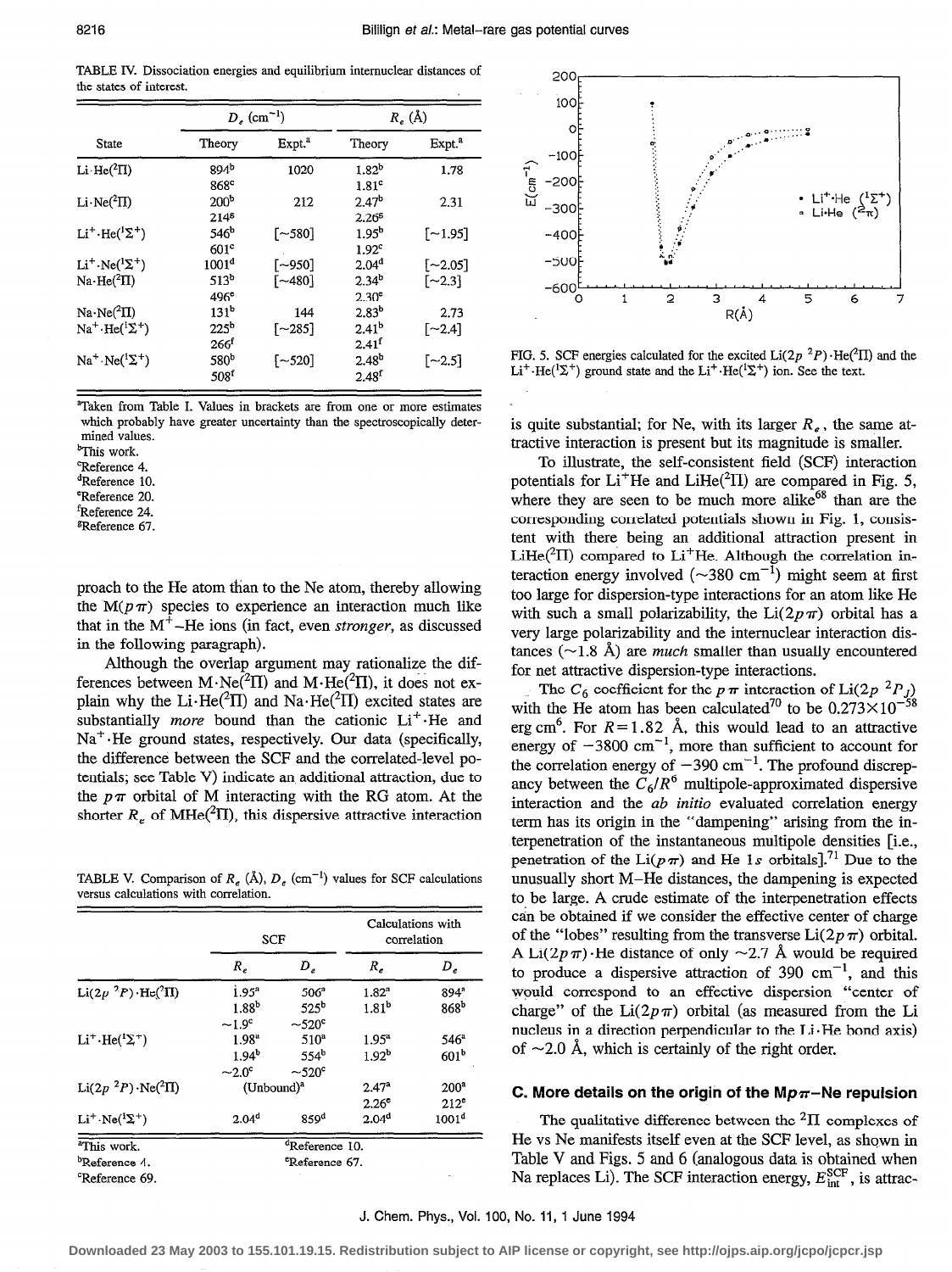

FIG. 6. Same as Fig. 5, but for the Li(2p <sup>2</sup>P) $\cdot$ Ne(<sup>2</sup>II) state and the  $Li^+$  $Ne(^1\Sigma^+)$  ion.

tive over a wide range of R for MHe $(^{2} \Pi)$  and is similar to the  $M^+$ He  $E_{int}^{SCF}$  energy. On the other hand,  $E_{int}^{SCF}$  is *repulsive* for MNe( ${}^{2}$ II), although it is attractive over a wide range of R for  $M<sup>+</sup>$ Ne. These SCF-level findings again suggest there exists an additional *repulsive* interaction in  $MNe<sup>(2</sup>\Pi)$  that is not present in  $MHe({}^2\Pi)$  or in the cations.

Further insight into the repulsive components of the MNe(<sup>2</sup>II) potential curves can be obtained by analyzing  $E_{\text{int}}^{\text{SCF}}$ as a first-order Heitler-London portion,  $E_{int}^{HL}$ , and a deformation component  $E_{\text{int}}^{\text{def72}}$ 

$$
E_{\text{int}}^{\text{SCF}} = E_{\text{int}}^{\text{HL}} + E_{\text{int}}^{\text{def}}.
$$
 (1)

 $E_{\text{int}}^{\text{HL}}$  describes the interaction energy as the energy difference between that of the separated fragments  $(E_A \text{ and } E_B)$  and the energy for a wave function  $\psi_{AB}^{HL}$  which is an antisymmetrized product of the SCF wave functions of the undeformed A and B fragments:  $\psi_{AB}^{HL} = A \psi_A \cdot \psi_B$ 

$$
E_{\rm int}^{\rm HL} = \frac{\langle \psi_{\rm AB}^{\rm HL} | H | \psi_{\rm AB}^{\rm HL} \rangle}{\langle \psi_{\rm AB}^{\rm HL} | \psi_{\rm AB}^{\rm HL} \rangle} - E_A - E_B \,. \tag{2}
$$

 $E_{int}^{HL}$  is evaluated in practice in the first iteration of the SCF interaction process before the orbitals of  $\psi_A$  and of  $\psi_B$  deform due to the presence of the other fragments.

The second term of Eq. (1),  $E_{int}^{def}$ , has its origin in the mutual deformation of the interacting species, $72$  and, for the species considered here, is found to be the dominant attractive component of  $E_{\text{int}}^{\text{SC}}$ 

The energy  $E_{\text{int}}^{\text{HL}}$  is commonly decomposed into three pieces:<sup>73</sup> the electrostatic interaction energy  $E_{\text{elst}}$ , an exchange energy  $E_{\text{exch}}$ , and an orbital orthogonality factor  $E_s$ 

$$
E_{\text{int}}^{\text{HL}} = E_{\text{elst}} + E_{\text{exch}} + E_{\text{S}} \,. \tag{3}
$$

The component  $E_{\text{elst}}$  gives the classical (Coulomb) interaction between the charge distributions of  $A$  and  $B$ . Due to the spherical symmetry of the RG atoms,  $E_{\text{elst}}$  does not have any long-range multipole components for the systems studied here. The term  $E_{\text{exch}}$  is given as a *negative* sum of twoelectron exchange integrals between pairs of orbitals on A and B. Hence,  $E_{\text{exch}}$  is negative (attractive). In the final contribution  $E<sub>S</sub>$ , one- and two-electron integrals are combined

with overlap integrals  $(S)$  between orbitals of A and of B to produce an overall *repulsive* contribution to  $E_{\text{int}}^{\text{SCF}}$ .

The source of additional repulsion in  $MNe(TI)$  can now be clarified. The  $np\pi$  orbital of M has zero overlap with the occupied helium valence 1 s orbital (by symmetry). As a consequence, the contribution from the  $np\pi$  orbital to the interfragment overlap  $E<sub>S</sub>$  term vanishes, but the attractive contribution in  $E_{\text{exch}}$  remains. However, for noble gases with  $s^2p^6$ configurations, the (repulsive)  $np\pi$  contribution of  $E_s$  no longer vanishes, since the  $p\pi$  orbitals of the M and RG atoms have nonzero overlap. One therefore expects more repulsive SCF interaction energies for  $MNe^{2} \Pi$ ) than for  $M^{+}Ne(^{1}\Sigma^{+})$ , consistent with our findings.

Also consistent with this interpretation are the differences in  $\pi$  orbital energies observed for LiHe and LiNe (relative to the  $2p$  orbital energy of an isolated excited Li atom) at the respective  $R_e$  distances. The singly occupied  $\pi$  orbital of LiNe(<sup>2</sup>II) is *destabilized* by  $\sim$ 1000 cm<sup>-1</sup> relative to isolated Li(2p), but for LiHe( $^{2}$ II) the  $\pi$  orbital is slightly  $(\sim 100 \text{ cm}^{-1})$  stabilized. Due to the intervention of the Pauli exclusion principle, the filled  $2p\pi$  orbitals of Ne act to repel the higher energy  $2p \pi$  orbital of  $\text{Li}({}^2P)$ .

To further test our hypothesis that the absence of occupied  $p \pi$  orbitals is what makes the He atom "special" when interacting with  $M(np \pi)$  states, we designed the following numerical experiment. For the noble gases having  $s^2p^6$  configurations, the first  $M \cdot RG^2\Delta$ ) Rydberg-type states should also have vanishing (repulsive)  $E<sub>S</sub>$  overlap energies. For such states, the M  $nd\delta$  orbital contributes nothing to  $E_{\delta}$  because it is orthogonal to all RG  $s$  and  $p$  orbitals. Indeed, the SCF potential energy curve we obtain for Li(3d  ${}^{2}D) \cdot$ Ne( ${}^{2}\Delta$ ) has  $aD_e$  of 580 cm<sup>-1</sup> at ~2.2 Å, similar to those for the Li<sup>+</sup>.Ne cation ground state, where  $D_e$ =700 cm<sup>-1</sup> at 2.2 Å. This is in stark contrast, of course, to the Li(2p  ${}^{2}P) \cdot$ Ne( ${}^{2}$ II) state, which is  $+360 \text{ cm}^{-1}$  repulsive at  $R = 2.2$  Å at the SCF level.

#### ACKNOWLEDGMENTS

We are grateful for support of this research by the National Science Foundation, Grants Nos. CHE9215335 (W.H.B.) and CHE9116286 (J.S.), and by the Petroleum Research Fund, Award No. 24573 AC6C (W.H.B.). S. B. would like to acknowledge Dr. Alexander Boldyrev for advice and help in using the GAUSSIAN 92 code. We thank Mr. Allen Leung for constructing some of the figures.

- <sup>1</sup> C. J. Lee, M. D. Havey, and R. P. Meyer, Phys. Rev. A  $43, 77$  (1991).
- <sup>2</sup>C. J. Lee and M. D. Havey, Phys. Rev. A 43, 6066 (1991).
- <sup>3</sup>R. Scheps, Ch. Ottinger, G. York, and A. Gallagher, J. Chem. Phys. 63, 2581 (1975).
- <sup>4</sup>M. Jungen and V. Staemmler, J. Phys. B 21, 463 (1988).
- <sup>5</sup>I. R. Gatland, W. F. Morrison, H. W. Ellis, M. G. Thackston, E. W. McDaniel, M. H. Alexander, L. A. Viehland, and E. A. Mason, J. Chem. Phys. 66, 5121 (1977).
- 6P. Polak-Dingels, M. S. Rajan, and E. A. Gislason, J. Chem. Phys. 77, 3983 (1982).
- ${}^{7}$ A. D. Koutselos, E. A. Mason, and L. A. Viehland, J. Chem. Phys. 93, 7215 (1990).
- \*L. A. Viehland, Chem. Phys. 78, 279 (1983).
- $^{9}$ R. Ahlrich, H. J. Böhm, S. Brode, K. T. Tang, and J. P. Toennies, J. Chem. Phys. 88, 6290 (1988).
- <sup>10</sup>I. Røeggen and H. R. Skullerud, J. Phys. B 25, 1795 (1992).
- "I. R. Gatland, J. Chem. Phys. 75, 4162 (1981).